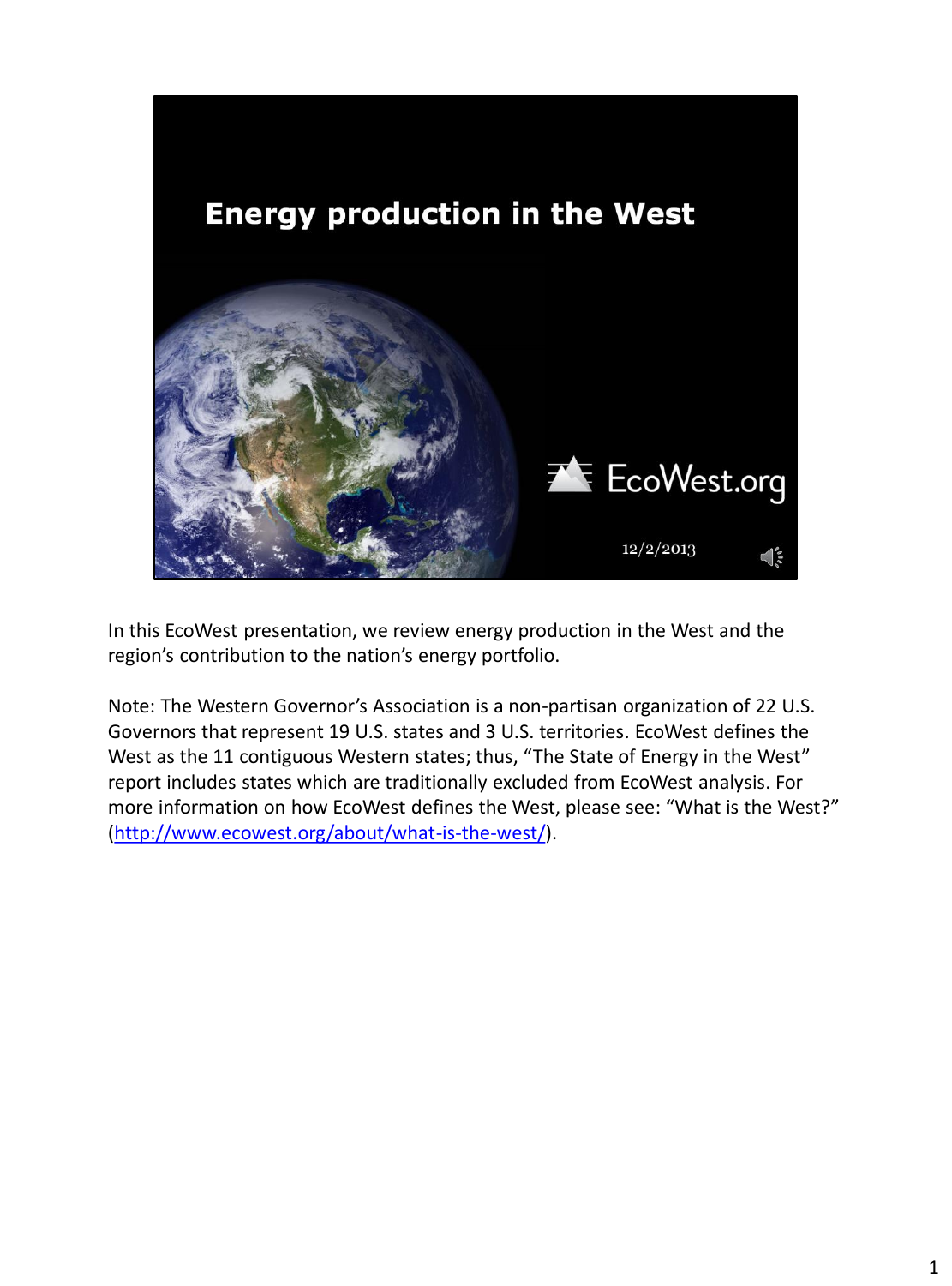

Narrative: The West is abundant in conventional energy resources. The region accounted for roughly 74% of domestic oil production in 2012; 71% of domestic natural gas production in 2011; 10% of nuclear production in 2012; and 60% of domestic coal production in 2011.

Source: "State of Energy in the West," Western Governor's Association (2013). <http://www.westgov.org/initiatives/energy>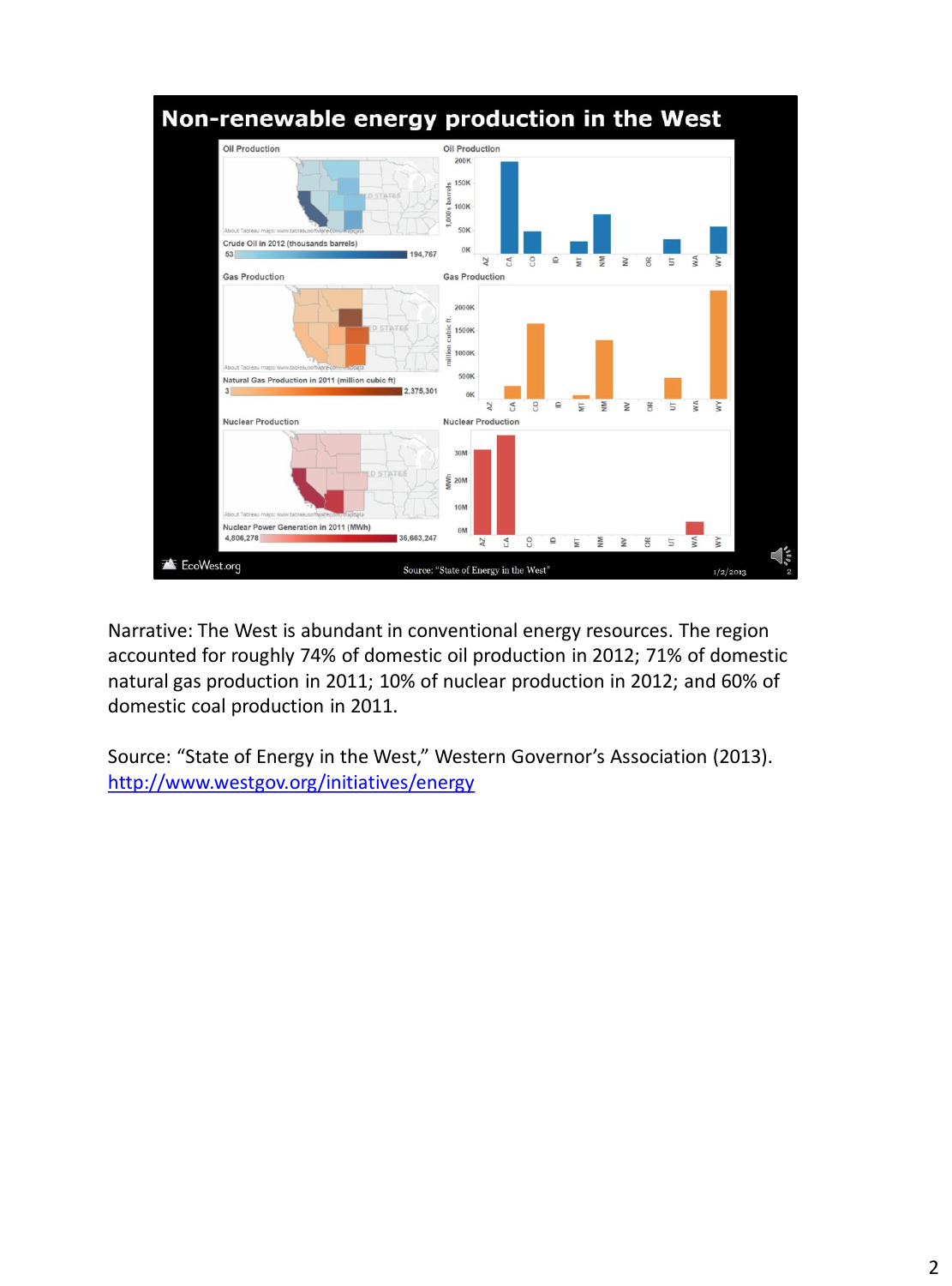

Narrative: The renewable energy industry is also expanding rapidly in the West. The region accounted for 70% of hydroelectric production in 2011; 66% of wind energy output in 2012; and 99.5% of geothermal energy produced nationally in 2012.

Source: "State of Energy in the West," Western Governor's Association (2013). <http://www.westgov.org/initiatives/energy>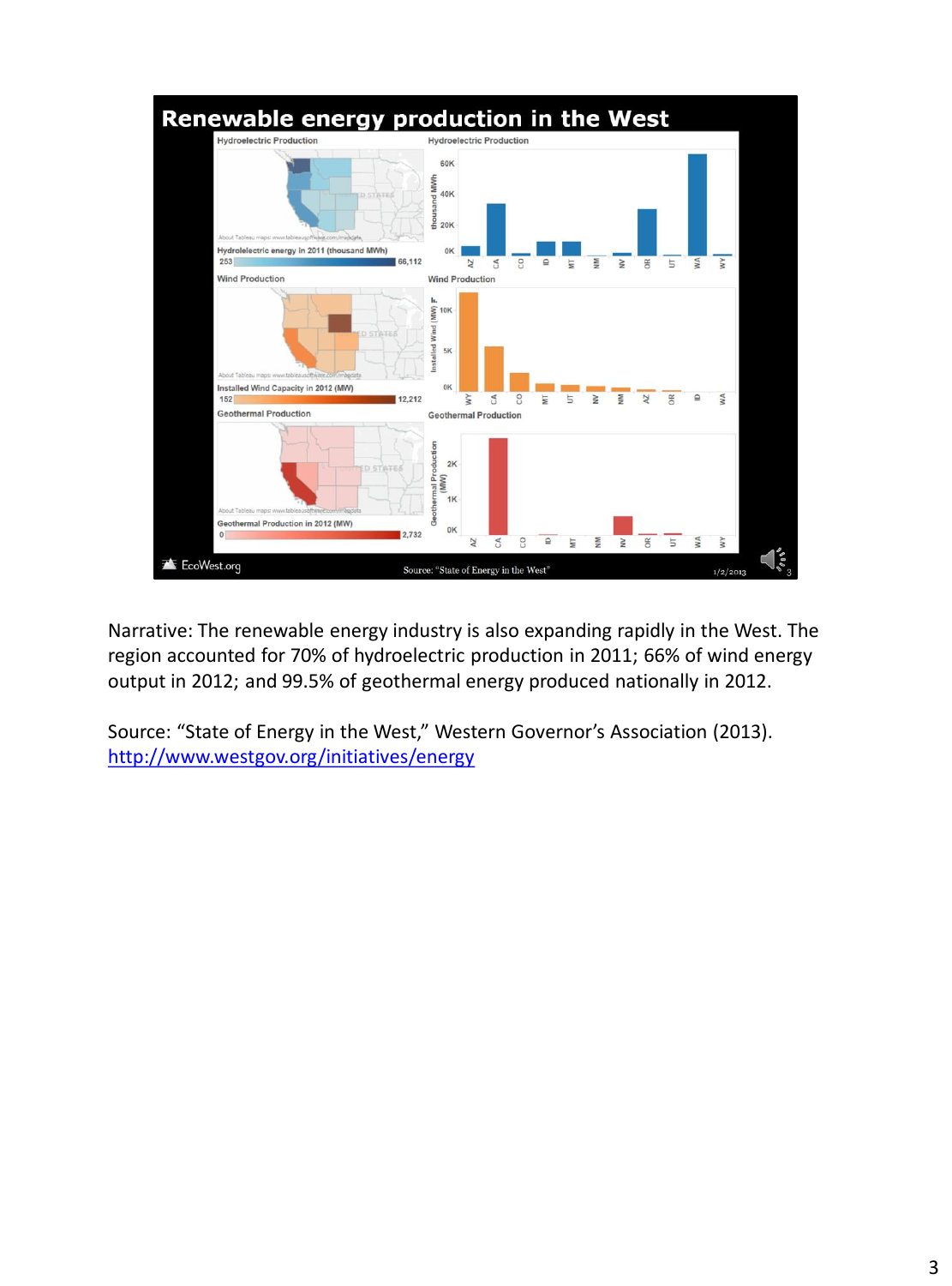

Narrative: Fossil fuels currently make up the largest contribution to state-level employment in the West. In 2009, the oil and gas industry made up over 5% of total state employment in Alaska, Colorado, Montana, New Mexico, and Wyoming, respectively. The coal industry in Wyoming bears a particularly significant presence, accounting for 14.2% of state GDP and 8% of employment in 2010. The state's total coal output exceeds Russia's.

Source: "State of Energy in the West," Western Governor's Association (2013). <http://www.westgov.org/initiatives/energy>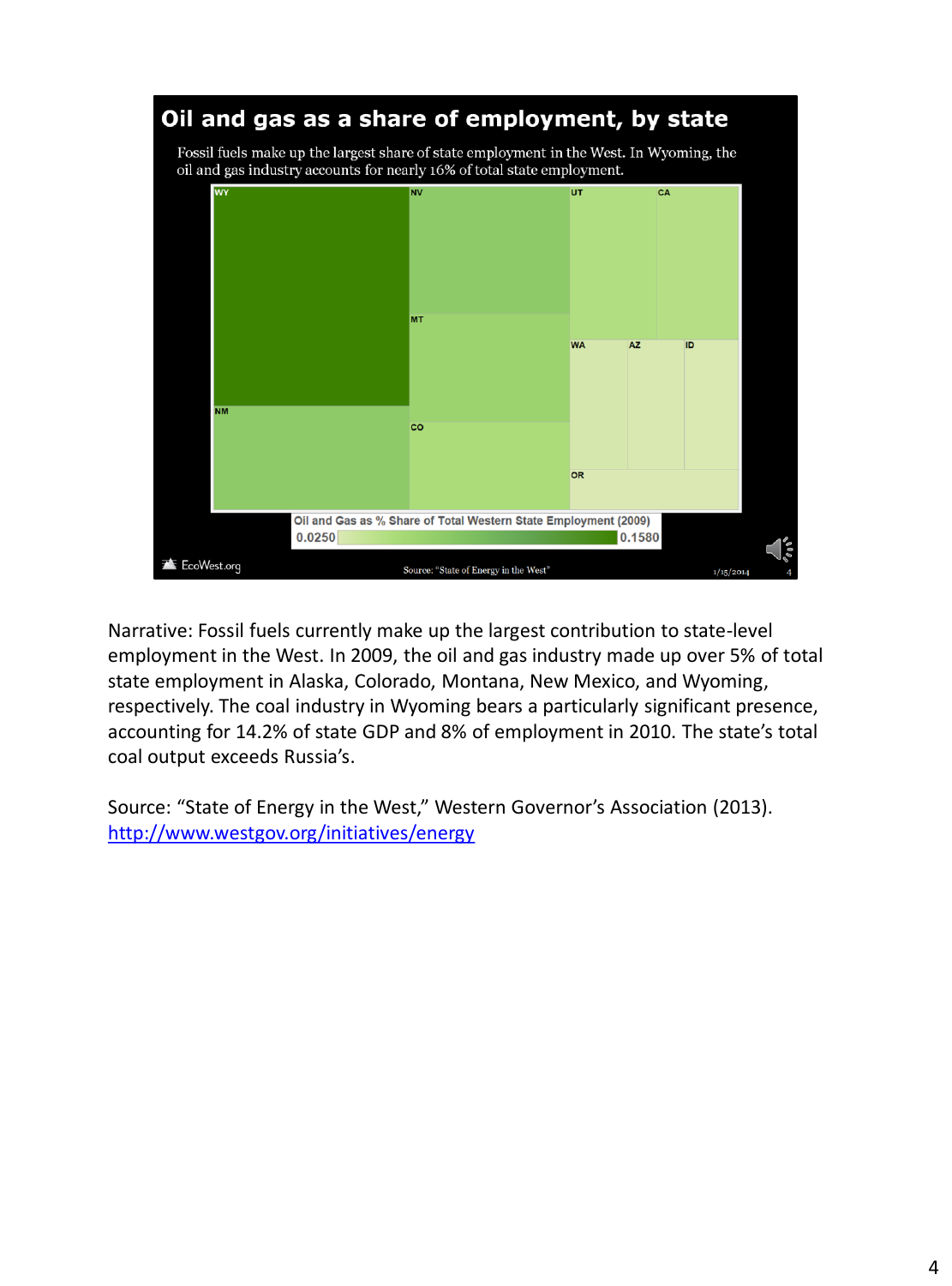

Narrative: In addition to providing an important source of jobs, the fossil fuel industry also contributes to the region's economy through severance taxes. A severance tax is applied for the extraction of a non-renewable resource, in order to compensate for loss and mitigate any potential negative impacts. Five states in the West – Alaska, Colorado, Montana, New Mexico, and Wyoming – have a severance tax endowment, which provides a revenue stream in perpetuity. Among all state-level severance taxes collected across the nation in 2011, roughly 85 percent were collected in the West.\*

Source: "State of Energy in the West," Western Governor's Association (2013). <http://www.westgov.org/initiatives/energy>

\*Note: This percentage is based on the WGA's definition of the West, which includes 22 states and 3 U.S. territories.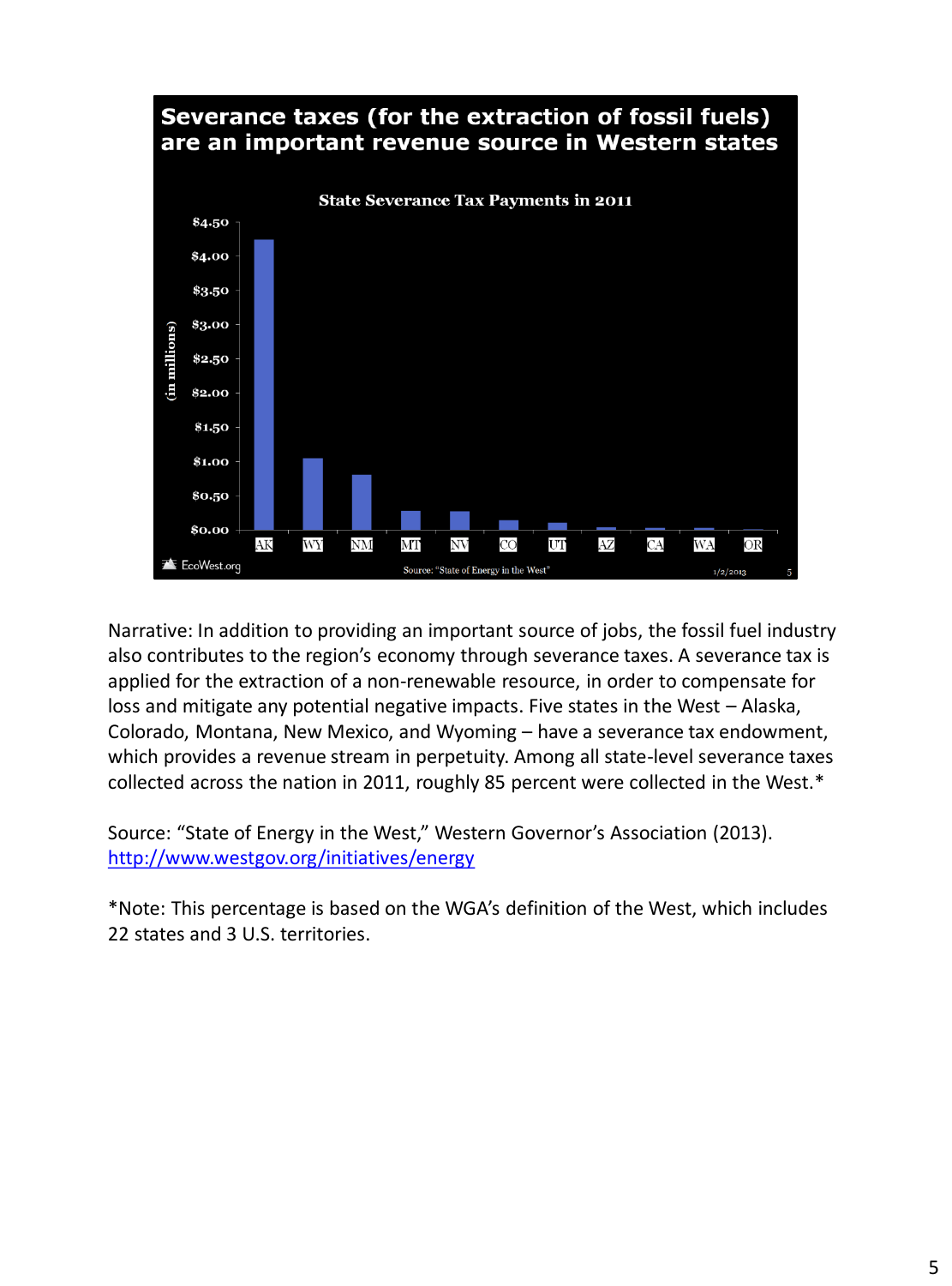

Narrative: While the abundant energy resources in the West play a pivotal role in both the regional and national economy, it's also true that the region's energy development can bear an environmental price tag. One of the major issues confronting wind power development in places like Wyoming and Montana is the presence of the greater sage grouse, an imperiled bird that is a candidate for protection under the Endangered Species Act. In this map, the bird's current and historic range is shown in green.

Source: USGS Sagemap, Michael A. Schroeder, Washington Department of Fish and Wildlife URL: http://rockymountainwild.org/\_site/wp-content/uploads/10- 032 Sage Grouse Range.jpg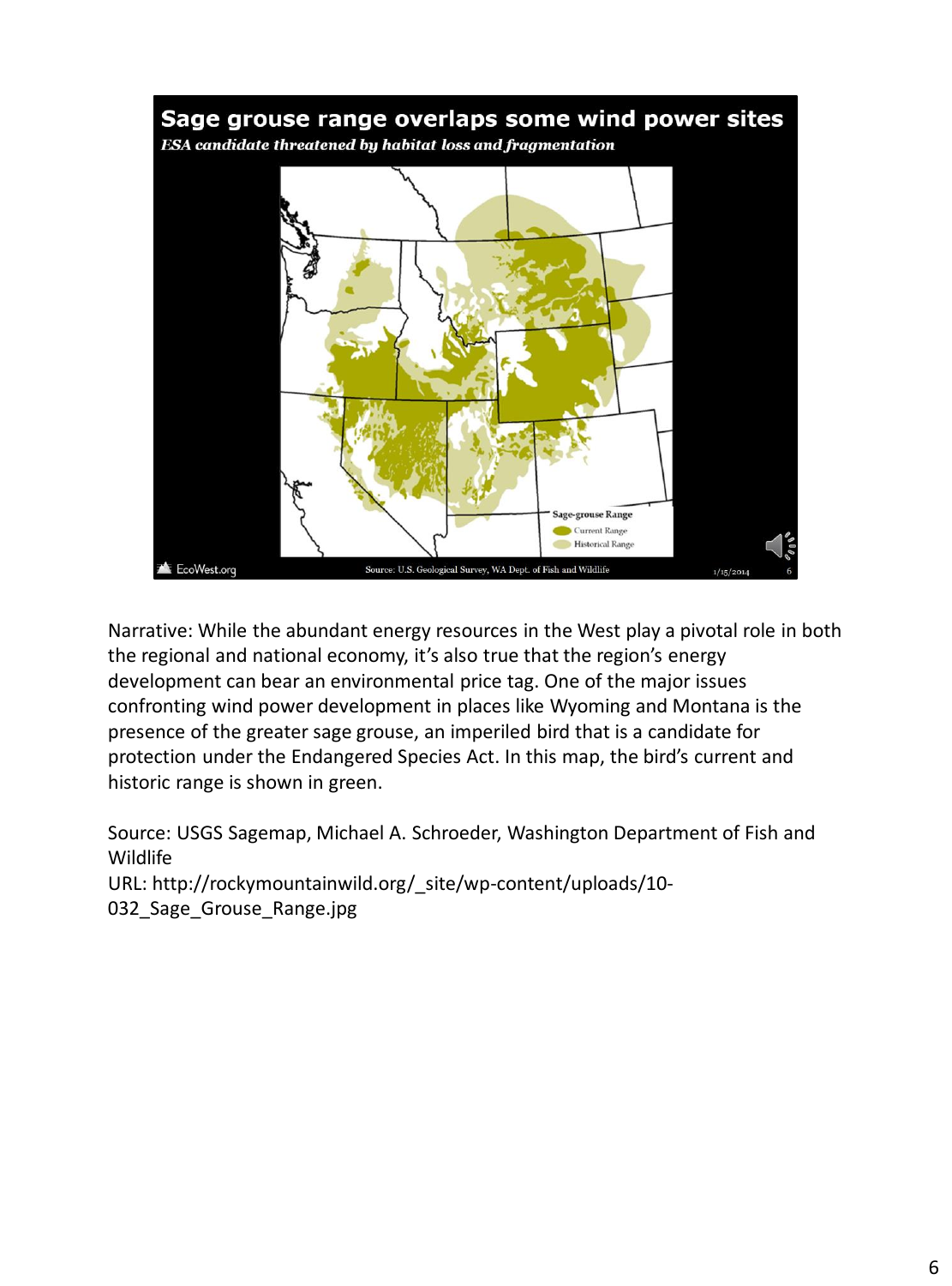

Narrative: Solar resources are available in many areas of the West, though the potential is greatest in the Southwest. In considering the installation of solar energy in the Southwest, one key concern is the overlap with critical habitat of the Mojave subspecies of desert tortoise, classified as threatened under the Endangered Species Act. In this map, the location of critical habitat for the desert tortoise is shown in purple.

Source: National Renewable Energy Laboratory, Bureau of Land Management URL: http://www.nrel.gov/gis/solar.html/

```
 http://solareis.anl.gov/
```
Notes: This map shows the potential for solar photovoltaic panels.